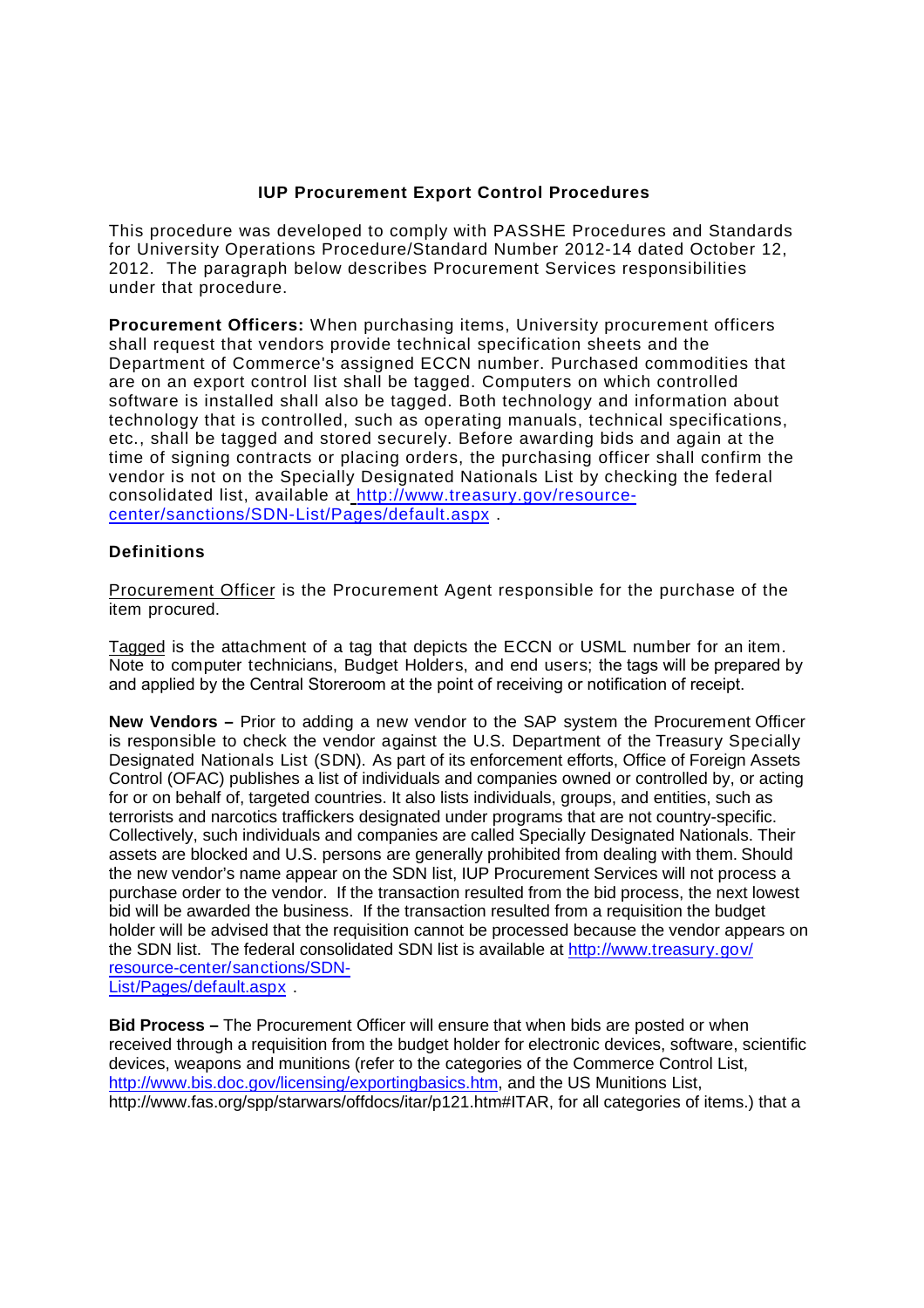copy of the technical specification sheets and the ECCN number is provided with the vendor's bid. The following statement will be used for soliciting all bids for electronic devices, software, scientific devices, weapons and munitions, or other controlled items:

Items listed on this bid request may be governed by Federal Export Control Laws and Regulations that restrict the transfer of certain materials, technology, related technical data and certain services outside the United States. For the items governed by Federal Export Control Laws and Regulations you are required to provide the technical specification sheets and the ECCN number for each line item with your quote or bid proposal. For each line item not governed by the Federal Export Control Laws and regulations, you are required to enter on your quote of bid proposal "NOT Governed by Law". Failure to follow this procedure may disqualify your quote or bid proposal from the procurement process.

**Create the Purchase Order –** The following three steps are to be followed when creating purchase orders that include ECCN number items.

- 1. Attach a copy of the bid and technical specification sheets to the purchase order.
- 2. Insert the following "Z" statement that has been created for use when creating purchase orders that have ECCN number items included.

## Z40 Export Control

This purchase order contains items governed by Federal Export Control Laws and Regulations that restrict the transfer of certain materials, technology, related technical data and certain services outside the United States in the interest of protecting the national security and domestic economy. The vendor must provide technical specification sheets and the Department of Commerce's assigned Export Control Classification Number (ECCN) for each line item of this purchase order.

IUP International Travel Officer and Department Budget Holder reference the Pennsylvania State System of Higher Education Procedures and Standards for University Operations, Procedure/Standard Number 2012-14 dated October 12, 2012.

**Note:** When the line item is for the purchase of software an e-mail will be sent to the Budget Holder by the Procurement Officer advising that once the software is loaded onto a computer either remotely or on site by a computer technician that the computer must be tagged by the Budget Holder with the tag provided by Central Stores for the ECCN software that was loaded.

3. Enter the ECCN number into the Item Detail "Texts" ECCN/Green Report field on the purchase order and add the letters ECC into the Retail Tab. Data captured in this field can be retrieved by running the ZM18 – ECCN Report. Central Stores will run the ZM18 ECCN report weekly and ECCN Tags will be generated by purchase order number. This information will be especially beneficial as a data base going forward for items governed by Federal Laws and Regulations.

**Central Storeroom** - Responsible for the physical tagging of equipment